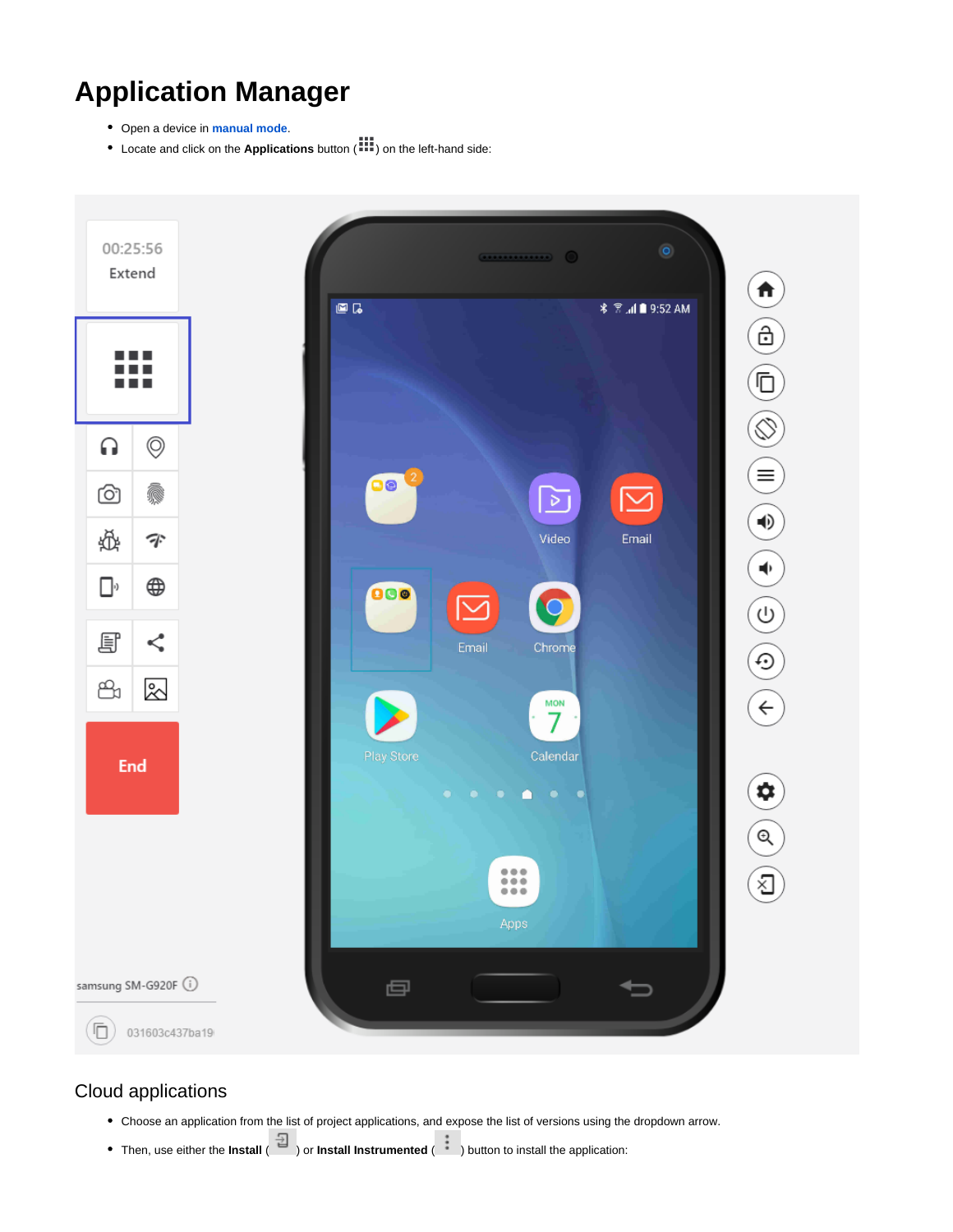| <b>APP MANAGER</b>           |                       |                              |                                                                          |               |            |  |
|------------------------------|-----------------------|------------------------------|--------------------------------------------------------------------------|---------------|------------|--|
| <b>Cloud</b>                 | <b>Device</b>         |                              | Q Search                                                                 |               |            |  |
|                              | System Info Droid (1) |                              | APPLICATION NAME<br>com.sysinfodroid/com.valenbyte.systeminfo.activities |               |            |  |
| <b>XIX</b>                   | Water (1)             |                              | APPLICATION NAME<br>com.experitest.water/.MainActivity                   |               |            |  |
|                              | camera flash (1)      |                              | APPLICATION NAME<br>com.CameraFlash/.MainActivity                        |               |            |  |
|                              |                       | com.experitest.uicatalog (2) | APPLICATION NAME<br>com.experitest.uicatalog/.MainActivity               |               |            |  |
| Sort by Uploaded             | $\checkmark$          |                              |                                                                          |               |            |  |
| <b>BUILD VERSION</b><br>2477 |                       | RELEASE VERSION<br>3.2477    | UPLOADED<br>23/08/2020 15:16                                             | 问 ◉           | 日:         |  |
| <b>BUILD VERSION</b><br>2475 |                       | RELEASE VERSION<br>3.2475    | UPLOADED<br>09/08/2020 10:12                                             | ा<br>- 0      | <b>Đ :</b> |  |
|                              | eReady debug (1)      |                              | APPLICATION NAME<br>com.batsamayi.eready/.MainActivity                   |               |            |  |
|                              | fooCam beta (1)       |                              | APPLICATION NAME<br>net.phunehehe.foocam/.MainActivity                   |               |            |  |
|                              |                       |                              |                                                                          |               |            |  |
| $^+$                         |                       |                              |                                                                          | <b>LAUNCH</b> |            |  |

By Default, when trying to install an application that is already installed on the device, it will be upgraded and its data will be kept. When reinstalling/upgrading an application from **non-instrumented** to **non-instrumented** or the opposite ( from **instrumented** to **instrumented**), the application data will be kept. When reinstalling/upgrading from **non-instrumented** to **instrumented (and vice versa)**, the application data will not be kept.

#### Device applications

- List of applications installed on the device, their versions, and if installed with simulate capture support/fingerprint support Important Note: if the application uploaded to the cloud with camera instrumentation but actually it's not using the camera library, we will not do the camera instrumentation changes so under the Device List applications the app will not recognize as camera instrumented.
- Click the toggle 'Device' to switch to device applications mode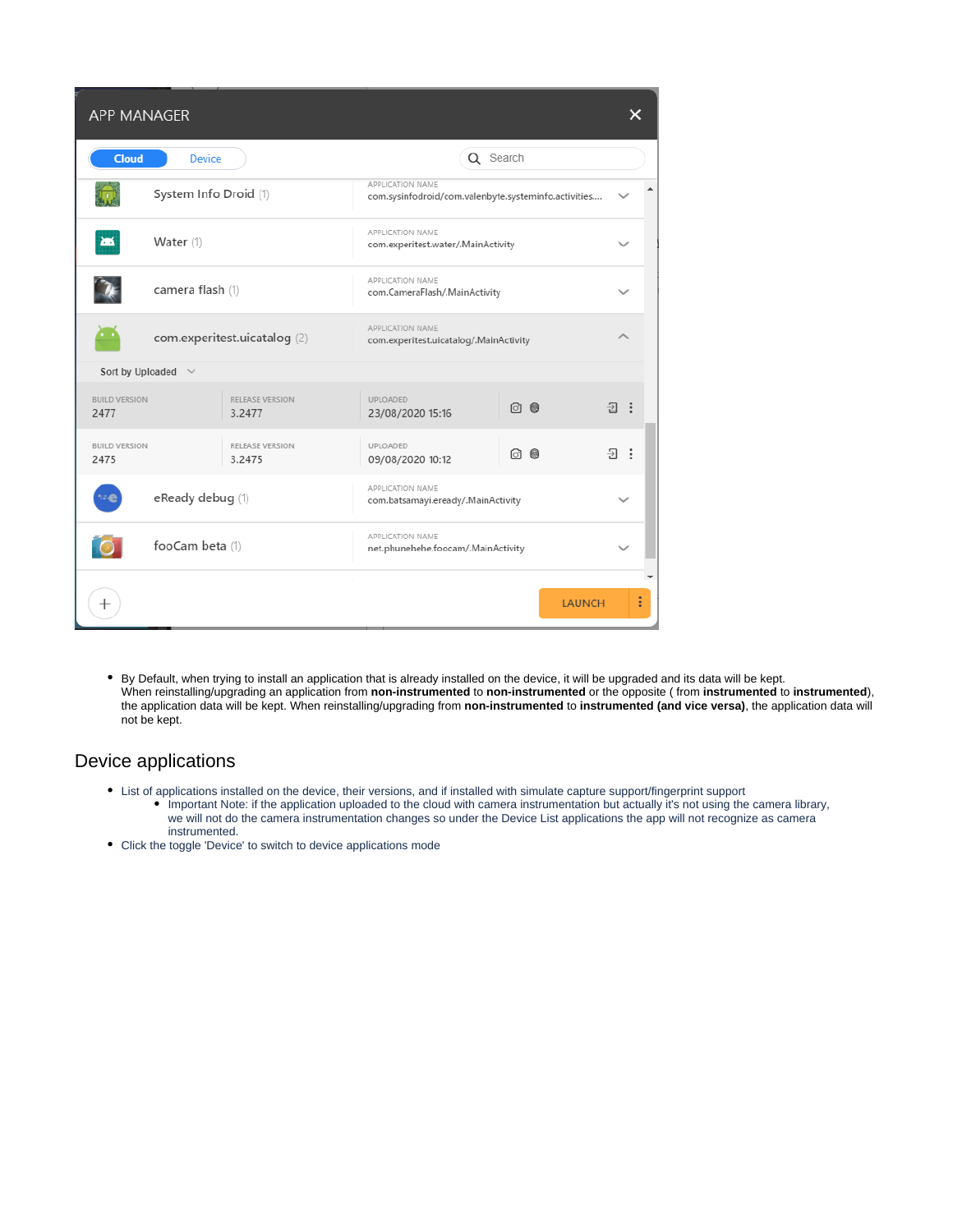| APP MANAGER                  |                          |                           |                                                                       |        | × |  |
|------------------------------|--------------------------|---------------------------|-----------------------------------------------------------------------|--------|---|--|
| Cloud                        | <b>Device</b>            |                           | Q Search                                                              |        |   |  |
|                              | Solitaire                |                           | APPLICATION NAME<br>com.lemongame.klondike.solitaire/com.klondike.gam |        |   |  |
|                              | com.experitest.uicatalog |                           | APPLICATION NAME<br>com.experitest.uicatalog/.MainActivity            |        |   |  |
| <b>BUILD VERSION</b><br>2264 |                          | RELEASE VERSION<br>3.2264 |                                                                       | ⋒      | ÷ |  |
|                              | Time Zone Updater        |                           | APPLICATION NAME<br><b>UNKNOWN</b>                                    |        |   |  |
| ┻                            | My Application           |                           | APPLICATION NAME<br>com.experitest.mobile.myapplication/.MainActivity |        |   |  |
| æ                            | LogsForDevice            |                           | APPLICATION NAME<br>com.example.ortalyona.logsfordevice/.MainActivity |        |   |  |
| WU                           | WesternUnion             |                           | APPLICATION NAME<br>com.westernunion.android.mtapp/com.westernunion   |        |   |  |
| ┻                            | <b>TestServices</b>      |                           | APPLICATION NAME<br><b>UNKNOWN</b>                                    |        |   |  |
| $^+$                         |                          |                           |                                                                       | LAUNCH |   |  |

Uninstall the application from the device

● Use either the **uninstall** (  $\overline{1}$  ) or **uninstall and keep data** (  $\bullet$  ) button to uninstall the application from the device

### Upload an app

 $\begin{pmatrix} + \end{pmatrix}$  button to upload a new application to the project